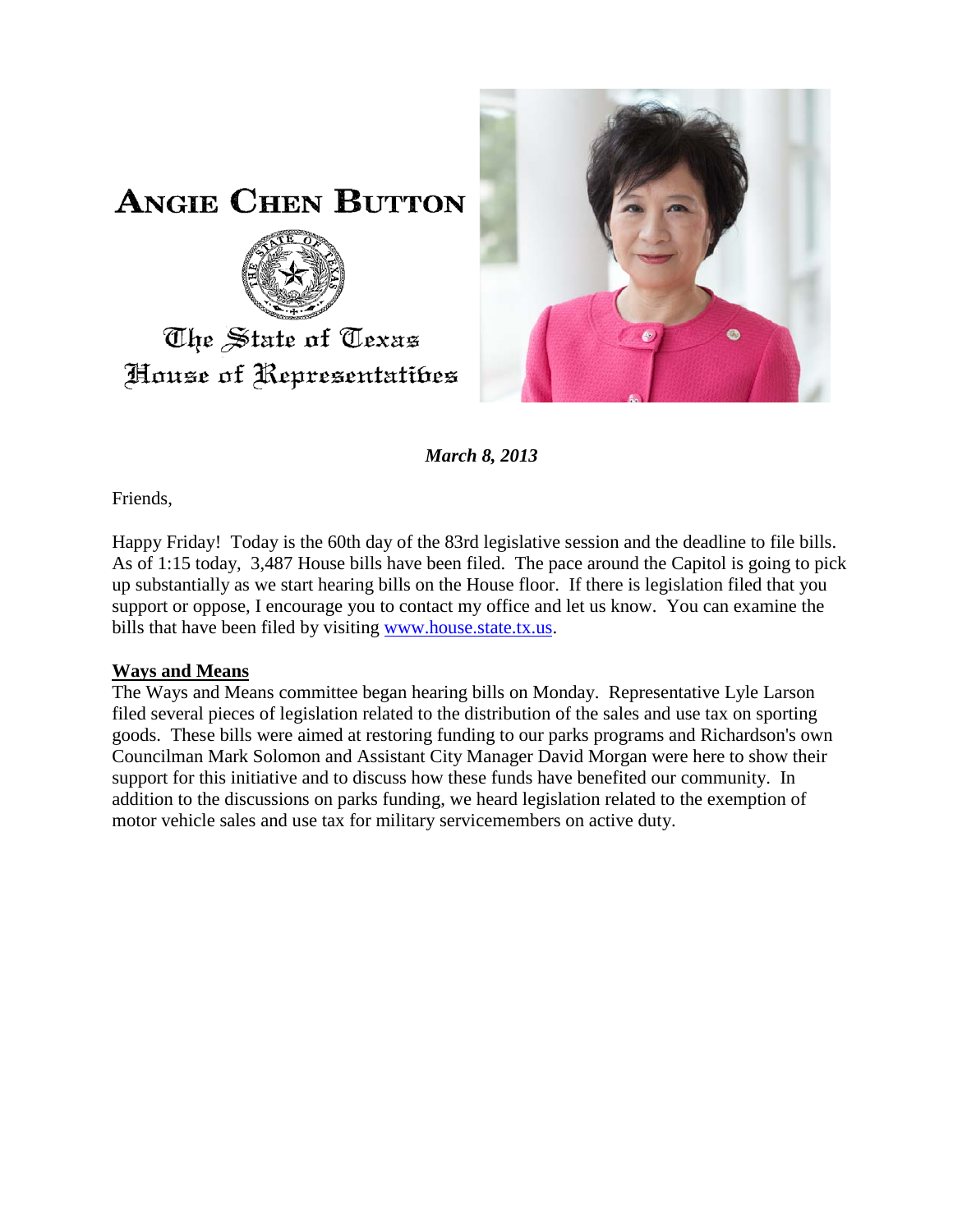

**With Richardson's David Morgan and Councilman Mark Solomon before the Ways and Means hearing.** 

#### **Technology**

This week in the Technology Committee, we heard our first bills this session. The first three were very similar and would allow drivers in Texas to show proof of insurance to officers on their smart phone as another option to the traditional paper proof of insurance. In another attempted move from paper to electronic copies, Technology Chairman Gary Elkins brought forward a bill that would allow county clerks to provide information, such as marriage handbooks, on their websites to those that apply for a marriage license.

#### **State of the Judiciary**

On Wednesday, Chief Justice Wallace Jefferson of the Texas Supreme Court delivered his biennial State of the Judiciary Address to the House and the Senate. He called for more funding for civil legal aid, juvenile justice reform, and pushed for the establishment of an innocence commission to investigate wrongful convictions. Jefferson said, "Wrongful convictions leave our citizens vulnerable, as actual perpetrators remain free." He urged the Legislature to establish the commission to investigate each instance of exoneration, to assess the likelihood of wrongful convictions in future cases, and to establish statewide reforms. Lastly, Jefferson announced that the Texas Judicial Council was creating a special committee that would work towards reforming the state's guardianship system. This system allows court appointees to manage the interests of incapacitated individuals.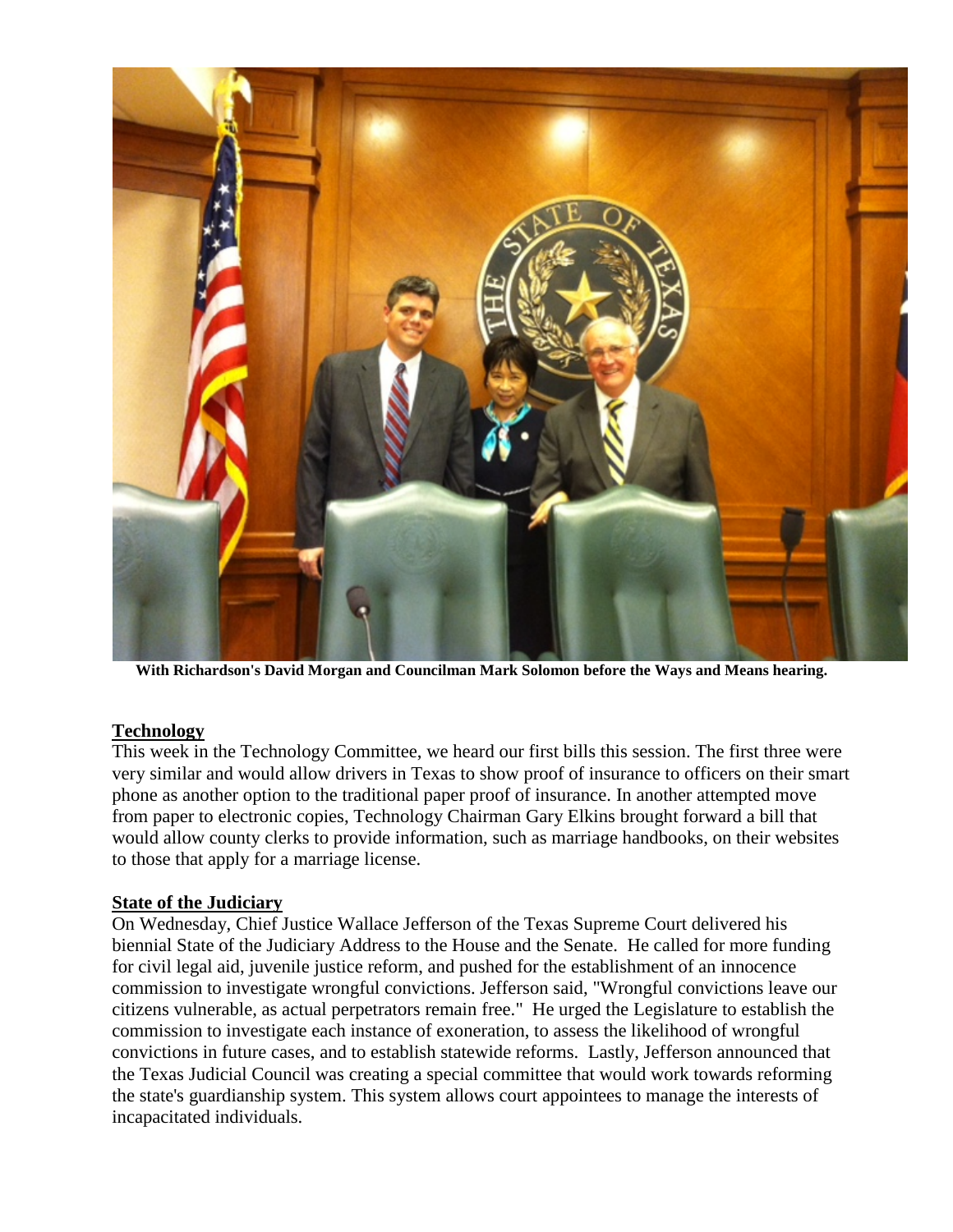### **Garland Chamber of Commerce Day**

This Tuesday, I was pleased to have members of the Garland Chamber of Commerce visit their Capitol. I prepared HR 676 recognizing March 5, 2013, as Garland Chamber of Commerce Day at the State Capitol and recognized them in the House gallery. I also enjoyed discussing their legislative priorities and sharing my goals for the session with them. It is so nice to see friendly faces from the district come to the Capitol. Garland is my hometown and a wonderful community of over 225,000 residents that CNN and Money Magazine ranked as the 67th best place to live in the United States. It is well served by the Garland Chamber of Commerce and is a manufacturing and economic powerhouse in North Texas.



**With Garland Chamber of Commerce board member Kevin Slay to my right and Garland Chamber of Commerce CEO Paul Mayer to my left at my office.**

#### **Richardson Telecom Corridor Legislative Days**

It was a pleasure to see the delegation from the Richardson Chamber of Commerce, City of Richardson, Richardson ISD, and UT Dallas visit Austin this week. I enjoyed their legislative dinner Tuesday evening and hearing Texas Land Commissioner Jerry Patterson speak. On Wednesday, I joined them for an early breakfast and then recognized them in the House gallery and presented them with HR 303 recognizing March 6, 2013, as Richardson's Telecom Corridor Legislative Day. I also arranged for them to visit with Texas Supreme Court Justice Don Willett in the afternoon. It was great to discuss their legislative agenda, which included the Cotton Belt project, R&D tax credits, and education funding. Richardson is a fantastic city of over 100,000 residents and a hub for telecommunications, technology, and financial services businesses in North Texas. It is the International Business Capital of North Texas and is well served by the Richardson Chamber of Commerce, which is one of only two chambers in the nation with both a five star rating by the U.S. Chamber of Commerce and recognition as an Accredited Economic Development Organization by the International Economic Development Council.